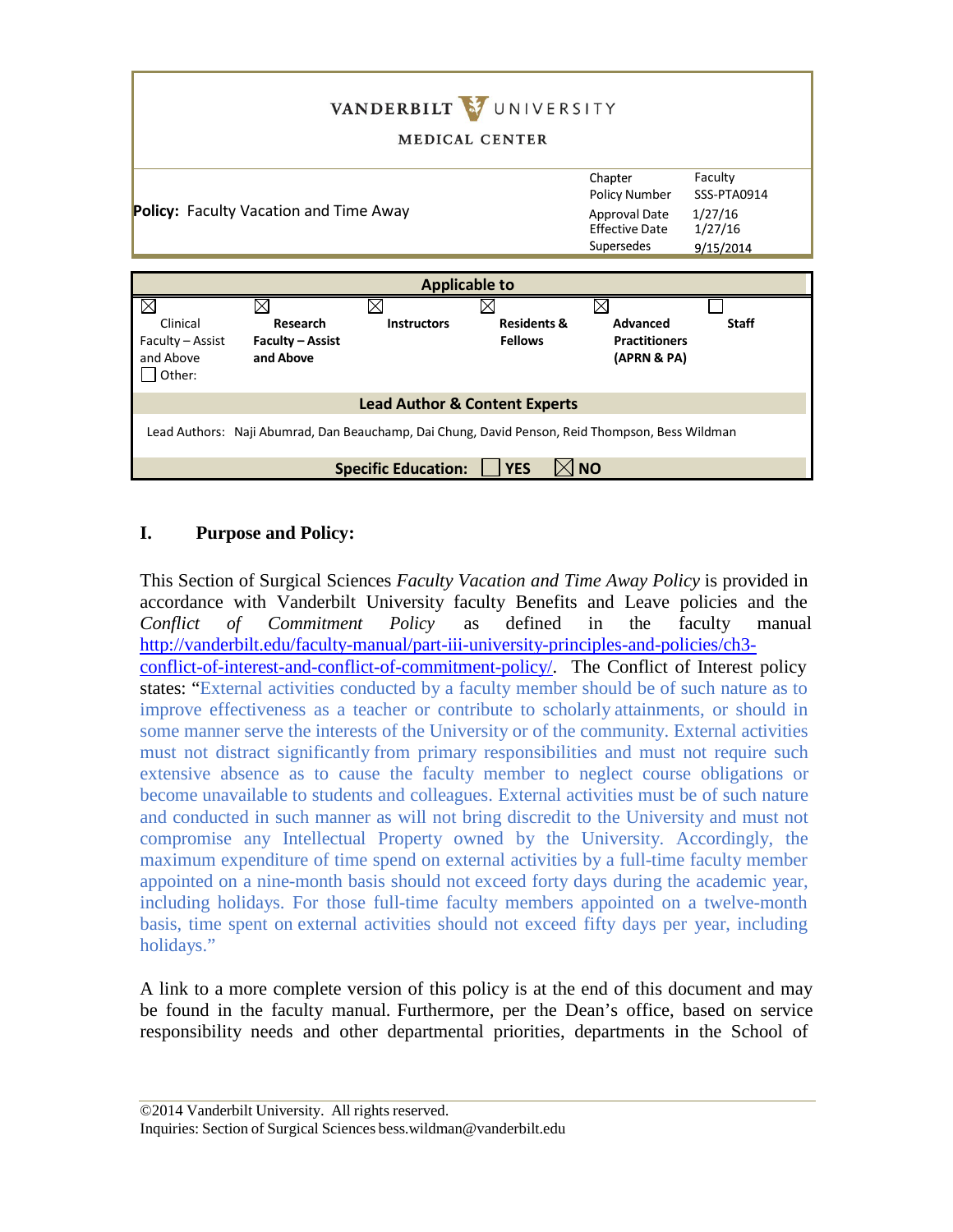VANDERBILT VUNIVERSITY MEDICAL CENTER

Faculty Vacation and Time Away Policy Policy Number SSS- PTA0914 OP

Medicine may establish more restrictive policies. The following policy provides Section guidelines for time away.

*Time* Away is characterized and counted as any normal work day that a provider is not on the Vanderbilt Campus, or normal place of business if applicable, such as an off-site clinic. It may be time taken for vacation, sick, holidays, personal activities or for professional external activities (as defined above and under the Conflict of Commitment Policy). **The maximum number of allowable days for time away for the Section of Surgical Sciences is forty-two**. Extraordinary circumstances or responsibilities may require exceptions to this limit and may be approved by the Chair of the Department in consultation with the Chair of the Section of Surgical Sciences after review of a detailed *Conflict of Commitment Disclosure* [\(https://medschool.vanderbilt.edu/faculty/compliance](https://medschool.vanderbilt.edu/faculty/compliance)*)* report by the faculty member. Per this policy, Time Away exceeding 50 days commitment, inclusive of holidays, requires a *Conflict of Commitment* disclosure report and approval by both the Section Chair and the Dean of the School of Medicine.

It is the responsibility of the faculty member to communicate to the Department Chair to obtain timely review and approval for time away. Time away for local travel within the region of the VHAN Network for activities (outreach, marketing, program development, educational conferences) which are planned by the department or by Vanderbilt University are considered Vanderbilt work activities and are approved reasons that will not count against the 42 days. Absence from clinical activities such as clinic sessions or the faculty member's procedural day must also be requested through the Provider Time Away portal/tool, meet expectations for requesting Provider Time Away and must be approved in advance, preferably 42 days prior to clinic to minimize impact to patient care.

## **I. Policy:**

Regardless of purpose of time away it must be communicated and approved by your chair or designee. Approval for time away up to Vanderbilt policy is contingent upon availability of funds, clinical coverage, fulfillment or expected fulfillment of financial and productivity expectations of the individual. While it is recognized that such time away is important for a variety of reasons, ensuring that adequate coverage of services and minimization of service disruption here at VUMC is both desired and expected. Service chiefs are responsible for implementing plans in collaboration with their chairs to minimize these disruptions of services.

All time away impacting clinics must be recorded in the Provider Time Away system and appropriate clinics closed or alternately covered in accordance with established policy. Requests for Provider Time Away made less than 42 days prior to the absence are not approved unless there is a personal or family illness, emergency, or other compelling reason for such absence. **Requests to cancel clinics with less than 42 days notice must be approved by the Department Chair at time of request or by the Division Chief, in the absence of the Chair.** Faculty providers are expected to make up missed